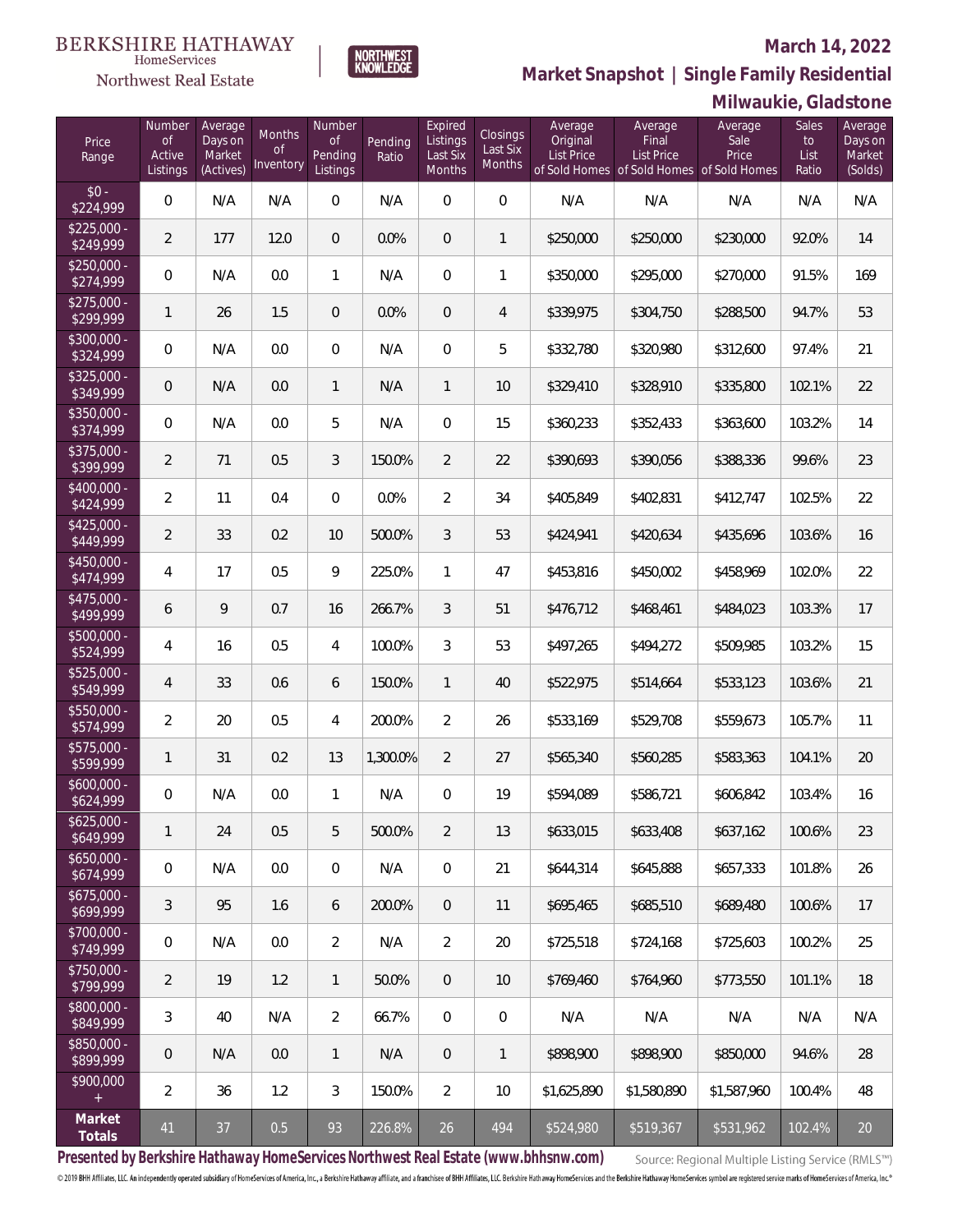Northwest Real Estate



#### **March 14, 2022**

**Happy Valley, Clackamas, Damascus Market Snapshot | Single Family Residential**

| Price<br>Range                | Number<br><b>of</b><br>Active<br>Listings | Average<br>Days on<br>Market<br>(Actives) | Months<br><sub>of</sub><br>Inventory | Number<br><b>of</b><br>Pending<br>Listings | Pending<br>Ratio | Expired<br>Listings<br>Last Six<br>Months | <b>Closings</b><br>Last Six<br>Months | Average<br>Original<br><b>List Price</b> | ע דודי<br>Average<br>Final<br>List Price<br>of Sold Homes of Sold Homes of Sold Homes | Average<br>Sale<br>Price | <b>Sales</b><br>to<br>List<br>Ratio | Average<br>Days on<br>Market<br>(Solds) |
|-------------------------------|-------------------------------------------|-------------------------------------------|--------------------------------------|--------------------------------------------|------------------|-------------------------------------------|---------------------------------------|------------------------------------------|---------------------------------------------------------------------------------------|--------------------------|-------------------------------------|-----------------------------------------|
| $$0 -$<br>\$324,999           | $\mathbf 0$                               | N/A                                       | N/A                                  | 1                                          | N/A              | $\mathfrak{Z}$                            | $\mathbf 0$                           | N/A                                      | N/A                                                                                   | N/A                      | N/A                                 | N/A                                     |
| \$325,000 -<br>\$349,999      | $\mathbf 0$                               | N/A                                       | 0.0                                  | $\mathbf{1}$                               | N/A              | $\mathbf 0$                               | $\overline{2}$                        | \$327,500                                | \$327,500                                                                             | \$336,950                | 102.9%                              | 8                                       |
| \$350,000 -<br>\$374,999      | 0                                         | N/A                                       | 0.0                                  | $\overline{2}$                             | N/A              | $\mathbf{1}$                              | 4                                     | \$354,975                                | \$354,975                                                                             | \$360,000                | 101.4%                              | $\overline{7}$                          |
| \$375,000 -<br>\$399,999      | $\mathbf 0$                               | N/A                                       | 0.0                                  | $\overline{2}$                             | N/A              | $\mathbf{1}$                              | 8                                     | \$379,575                                | \$377,888                                                                             | \$382,738                | 101.3%                              | 13                                      |
| \$400,000 -<br>\$424,999      | $\mathbf{1}$                              | 264                                       | 0.3                                  | 0                                          | 0.0%             | 3                                         | 22                                    | \$407,114                                | \$407,227                                                                             | \$412,577                | 101.3%                              | 10                                      |
| $$425,000 -$<br>\$449,999     | $\mathbf 0$                               | N/A                                       | 0.0                                  | 3                                          | N/A              | $\mathbf{1}$                              | 38                                    | \$431,768                                | \$432,084                                                                             | \$434,319                | 100.5%                              | 13                                      |
| $$450,000 -$<br>\$474,999     | 0                                         | N/A                                       | 0.0                                  | 1                                          | N/A              | 0                                         | 16                                    | \$441,779                                | \$454,724                                                                             | \$460,770                | 101.3%                              | 68                                      |
| $$475,000 -$<br>\$499,999     | $\overline{2}$                            | 5                                         | 0.6                                  | 9                                          | 450.0%           | $\overline{2}$                            | 20                                    | \$484,481                                | \$479,606                                                                             | \$486,670                | 101.5%                              | 19                                      |
| \$500,000 -<br>\$524,999      | 1                                         | 6                                         | 0.3                                  | 4                                          | 400.0%           | 1                                         | 22                                    | \$508,765                                | \$508,651                                                                             | \$514,956                | 101.2%                              | 22                                      |
| \$525,000 -<br>\$549,999      | $\mathbf{1}$                              | 12                                        | 0.1                                  | 10                                         | 1,000.0%         | $\mathbf{1}$                              | 41                                    | \$530,073                                | \$528,872                                                                             | \$536,562                | 101.5%                              | $19$                                    |
| $5550,000 -$<br>\$574,999     | $\mathbf{1}$                              | 11                                        | 0.1                                  | 12                                         | 1,200.0%         | 0                                         | 50                                    | \$555,128                                | \$553,016                                                                             | \$560,496                | 101.4%                              | 17                                      |
| \$575,000 -<br>\$599,999      | 3                                         | 38                                        | 0.4                                  | 29                                         | 966.7%           | $\mathbf{1}$                              | 46                                    | \$579,137                                | \$580,653                                                                             | \$586,869                | 101.1%                              | 22                                      |
| \$600,000 -<br>\$624,999      | $\overline{2}$                            | 42                                        | 0.3                                  | 30                                         | 1,500.0%         | 0                                         | 46                                    | \$600,776                                | \$598,420                                                                             | \$608,777                | 101.7%                              | 23                                      |
| $$625,000 -$<br>\$649,999     | 3                                         | 56                                        | 0.6                                  | 19                                         | 633.3%           | $\mathbf{1}$                              | 31                                    | \$623,038                                | \$627,563                                                                             | \$637,262                | 101.5%                              | 14                                      |
| \$650,000 -<br>\$674,999      | $\overline{2}$                            | 14                                        | 0.4                                  | 11                                         | 550.0%           | 1                                         | 32                                    | \$638,226                                | \$646,914                                                                             | \$657,866                | 101.7%                              | 10                                      |
| \$675,000 -<br>\$699,999      | 6                                         | 182                                       | 2.0                                  | 22                                         | 366.7%           | 2                                         | 18                                    | \$676,623                                | \$676,959                                                                             | \$684,389                | 101.1%                              | 18                                      |
| \$700,000 -<br>\$724,999      | $\overline{2}$                            | 174                                       | 0.5                                  | 7                                          | 350.0%           | 0                                         | 23                                    | \$701,849                                | \$695,609                                                                             | \$709,221                | 102.0%                              | 27                                      |
| \$725,000 -<br>\$749,999      | 6                                         | 49                                        | 2.1                                  | 8                                          | 133.3%           | $\overline{0}$                            | 17                                    | \$729,002                                | \$725.131                                                                             | \$736,168                | 101.5%                              | 43                                      |
| \$750,000 -<br>\$799,999      | 5                                         | 134                                       | 0.8                                  | 12                                         | 240.0%           | 3                                         | 40                                    | \$778,859                                | \$770,498                                                                             | \$768,840                | 99.8%                               | 41                                      |
| \$800,000 -<br>\$849,999      | 6                                         | 91                                        | 1.9                                  | $\overline{2}$                             | 33.3%            | 3                                         | 19                                    | \$819,337                                | \$822,792                                                                             | \$828,631                | 100.7%                              | 23                                      |
| \$850,000 -<br>\$899,999      | 5                                         | 83                                        | 1.3                                  | 11                                         | 220.0%           | $\mathbf{1}$                              | 24                                    | \$854,604                                | \$847,020                                                                             | \$869,911                | 102.7%                              | 36                                      |
| $$900,000 -$<br>\$999,999     | 5                                         | 15                                        | 0.7                                  | 12                                         | 240.0%           | $\overline{4}$                            | 41                                    | \$906,185                                | \$898,869                                                                             | \$935,796                | 104.1%                              | 31                                      |
| $$1,000,000$ -<br>\$1,249,999 | 5                                         | 108                                       | 1.9                                  | 4                                          | 80.0%            | 0                                         | 16                                    | \$1,051,290                              | \$1,058,478                                                                           | \$1,114,022              | 105.2%                              | 21                                      |
| $$1,250,000 -$<br>\$1,499,999 | $\mathbf{1}$                              | 39                                        | 1.0                                  | 3                                          | 300.0%           | $\overline{2}$                            | 6                                     | \$1,397,983                              | \$1,389,650                                                                           | \$1,357,500              | 97.7%                               | 32                                      |
| \$1,500,000<br>$+$            | 8                                         | 91                                        | 5.3                                  | 6                                          | 75.0%            | 10                                        | 9                                     | \$1,762,420                              | \$1,756,864                                                                           | \$1,718,228              | 97.8%                               | 33                                      |
| Market<br>Totals              | 65                                        | 84                                        | 0.7                                  | 221                                        | 340.0%           | 41                                        | 591                                   | \$656,683                                | \$655,658                                                                             | \$665,557                | 101.5%                              | 24                                      |

**Presented by Berkshire Hathaway HomeServices Northwest Real Estate (www.bhhsnw.com)**

Source: Regional Multiple Listing Service (RMLS™)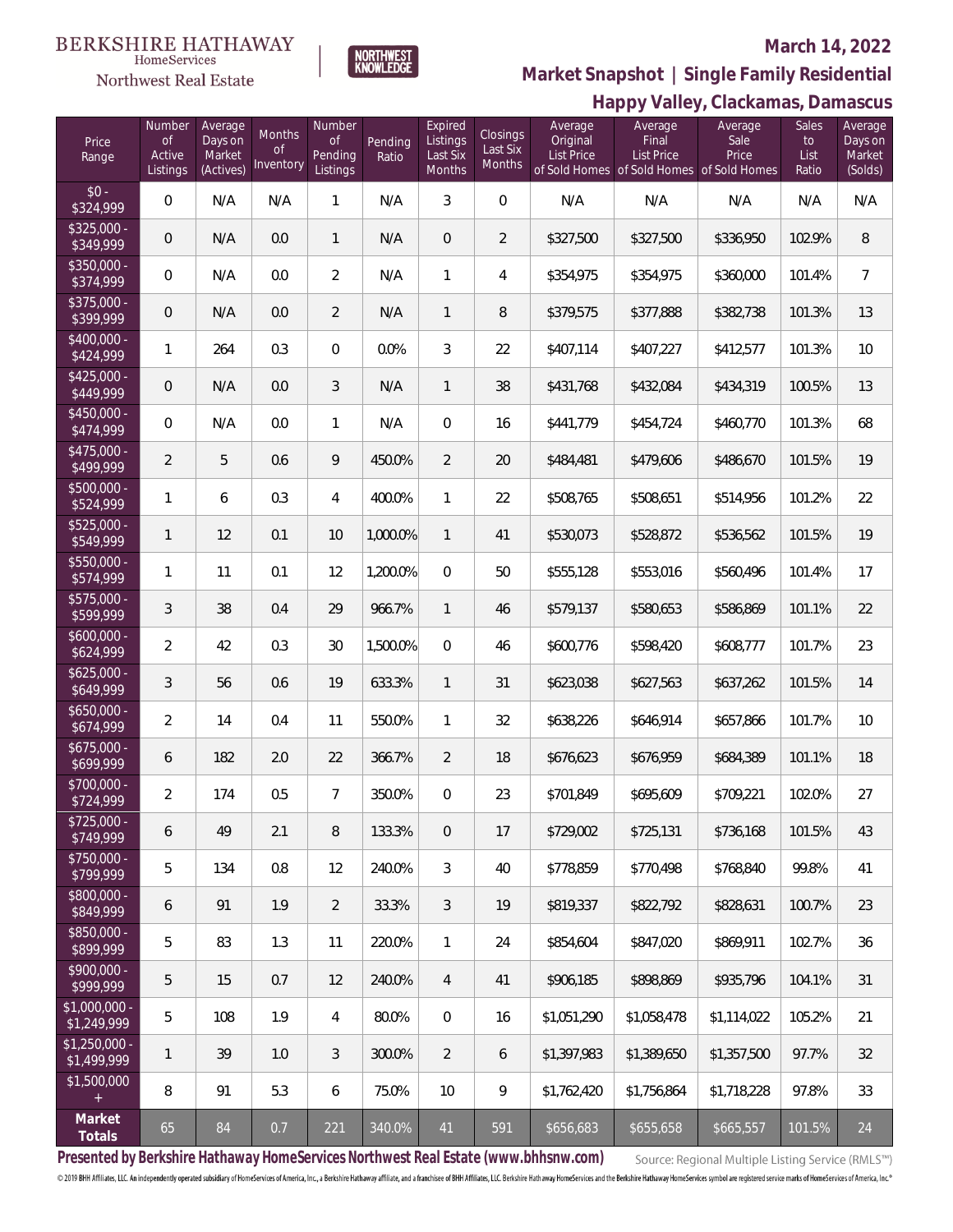### Northwest Real Estate

### **March 14, 2022**



### **Estacada, Boring, Eagle Creek Market Snapshot | Single Family Residential**

| Price<br>Range            | Number<br><b>of</b><br>Active<br>Listings | Average<br>Days on<br>Market<br>(Actives) | <b>Months</b><br><b>of</b><br>Inventory | Number<br><b>of</b><br>Pending<br>Listings | Pending<br>Ratio | Expired<br>Listings<br>Last Six<br>Months | Closings<br>Last Six<br>Months | Average<br>Original<br><b>List Price</b> | Average<br>Final<br>List Price<br>of Sold Homes of Sold Homes of Sold Homes | Average<br>Sale<br>Price | $-9.5$<br>Sales<br>to<br>List<br>Ratio | Average<br>Days on<br>Market<br>(Solds) |
|---------------------------|-------------------------------------------|-------------------------------------------|-----------------------------------------|--------------------------------------------|------------------|-------------------------------------------|--------------------------------|------------------------------------------|-----------------------------------------------------------------------------|--------------------------|----------------------------------------|-----------------------------------------|
| $$0 -$<br>\$274,999       | $\mathsf{O}\xspace$                       | N/A                                       | N/A                                     | $\mathbf 0$                                | N/A              | $\boldsymbol{0}$                          | $\mathsf{O}\xspace$            | N/A                                      | N/A                                                                         | N/A                      | N/A                                    | N/A                                     |
| $$275,000 -$<br>\$299,999 | $\mathbf 0$                               | N/A                                       | N/A                                     | $\overline{2}$                             | N/A              | $\mathbf 0$                               | $\overline{0}$                 | N/A                                      | N/A                                                                         | N/A                      | N/A                                    | N/A                                     |
| \$300,000 -<br>\$324,999  | 0                                         | N/A                                       | 0.0                                     | $\overline{0}$                             | N/A              | $\boldsymbol{0}$                          | $\overline{2}$                 | \$262,000                                | \$262,000                                                                   | \$307,500                | 117.4%                                 | $\overline{4}$                          |
| \$325,000 -<br>\$349,999  | $\mathbf 0$                               | N/A                                       | 0.0                                     | $\mathbf 0$                                | N/A              | $\boldsymbol{0}$                          | $\overline{2}$                 | \$329,925                                | \$329,925                                                                   | \$332,000                | 100.6%                                 | 31                                      |
| \$350,000 -<br>\$374,999  | 1                                         | $\mathbf{1}$                              | 1.0                                     | $\mathbf 0$                                | 0.0%             | $\boldsymbol{0}$                          | 6                              | \$355,560                                | \$352,377                                                                   | \$360,593                | 102.3%                                 | 21                                      |
| \$375,000 -<br>\$399,999  | $\mathbf 0$                               | N/A                                       | 0.0                                     | $\overline{4}$                             | N/A              | $\boldsymbol{0}$                          | 18                             | \$404,806                                | \$390,102                                                                   | \$391,356                | 100.3%                                 | 14                                      |
| \$400,000 -<br>\$424,999  | $\overline{0}$                            | N/A                                       | 0.0                                     | 12                                         | N/A              | $\mathfrak{Z}$                            | 24                             | \$411,562                                | \$413,008                                                                   | \$414,416                | 100.3%                                 | 38                                      |
| $$425,000 -$<br>\$449,999 | $\mathbf{1}$                              | 31                                        | 0.2                                     | 13                                         | 1,300.0%         | $\boldsymbol{0}$                          | 29                             | \$442,710                                | \$434,660                                                                   | \$437,045                | 100.5%                                 | 31                                      |
| $$450,000 -$<br>\$474,999 | $\overline{2}$                            | 112                                       | 0.6                                     | 18                                         | 900.0%           | $\mathbf{1}$                              | 19                             | \$453,803                                | \$457,056                                                                   | \$461,830                | 101.0%                                 | 25                                      |
| $$475,000 -$<br>\$499,999 | 3                                         | 87                                        | 1.1                                     | 13                                         | 433.3%           | $\overline{2}$                            | 17                             | \$488,333                                | \$481,951                                                                   | \$486,876                | 101.0%                                 | 27                                      |
| $$500,000 -$<br>\$524,999 | 1                                         | $\overline{2}$                            | 0.4                                     | 8                                          | 800.0%           | $\boldsymbol{0}$                          | 16                             | \$503,420                                | \$505,316                                                                   | \$510,781                | 101.1%                                 | 35                                      |
| $$525,000 -$<br>\$549,999 | 3                                         | 12                                        | 0.9                                     | 10                                         | 333.3%           | $\mathbf{1}$                              | 20                             | \$534,878                                | \$536,980                                                                   | \$536,599                | 99.9%                                  | 30                                      |
| $5550,000 -$<br>\$574,999 | 0                                         | N/A                                       | 0.0                                     | 6                                          | N/A              | $\overline{2}$                            | 7                              | \$544,504                                | \$553,929                                                                   | \$560,760                | 101.2%                                 | 42                                      |
| $$575,000 -$<br>\$599,999 | 1                                         | 17                                        | 0.5                                     | 5                                          | 500.0%           | $\mathbf{1}$                              | 11                             | \$578,856                                | \$579,652                                                                   | \$584,599                | 100.9%                                 | 56                                      |
| \$600,000 -<br>\$624,999  | 3                                         | 14                                        | 2.6                                     | 4                                          | 133.3%           | $\boldsymbol{0}$                          | 7                              | \$617,353                                | \$617,339                                                                   | \$609,536                | 98.7%                                  | 73                                      |
| $$625,000 -$<br>\$649,999 | 0                                         | N/A                                       | 0.0                                     | $\overline{2}$                             | N/A              | $\mathbf{1}$                              | 12                             | \$617,609                                | \$623,709                                                                   | \$637,263                | 102.2%                                 | 32                                      |
| $$650,000 -$<br>\$674,999 | 0                                         | N/A                                       | 0.0                                     | 4                                          | N/A              | $\boldsymbol{0}$                          | 5                              | \$645,992                                | \$641,992                                                                   | \$654,492                | 101.9%                                 | 13                                      |
| $$675,000 -$<br>\$699,999 | 1                                         | 54                                        | 1.5                                     | $\overline{2}$                             | 200.0%           | $\mathbf{1}$                              | $\overline{4}$                 | \$720,000                                | \$701,250                                                                   | \$686,250                | 97.9%                                  | 6                                       |
| \$700,000 -<br>\$724,999  | 0                                         | N/A                                       | 0.0                                     | $\overline{0}$                             | N/A              | $\overline{0}$                            | 3                              | \$696,133                                | \$696,133                                                                   | \$714,567                | 102.6%                                 | $\overline{4}$                          |
| $$725,000 -$<br>\$749,999 | $\overline{0}$                            | N/A                                       | 0.0                                     | $\mathbf{1}$                               | N/A              | $\mathbf 0$                               | 5                              | \$752,180                                | \$752,180                                                                   | \$735,980                | 97.8%                                  | 11                                      |
| \$750,000 -<br>\$799,999  | $\mathbf 0$                               | N/A                                       | 0.0                                     | 4                                          | N/A              | $\overline{2}$                            | 8                              | \$788,462                                | \$779,088                                                                   | \$768,750                | 98.7%                                  | 38                                      |
| \$800,000 -<br>\$849,999  | $\overline{2}$                            | 72                                        | 4.0                                     | $\overline{2}$                             | 100.0%           | $\mathbf{1}$                              | 3                              | \$822,950                                | \$826,317                                                                   | \$828,000                | 100.2%                                 | 17                                      |
| \$850,000 -<br>\$899,999  | $\overline{2}$                            | 237                                       | 1.7                                     | 3                                          | 150.0%           | $\overline{0}$                            | $\overline{7}$                 | \$876,914                                | \$866,214                                                                   | \$868,429                | 100.3%                                 | 28                                      |
| \$900,000 -<br>\$999,999  | $\overline{2}$                            | 33                                        | 1.5                                     | $\mathbf{1}$                               | 50.0%            | $\overline{2}$                            | 8                              | \$1,078,100                              | \$955,475                                                                   | \$952,188                | 99.7%                                  | 54                                      |
| \$1,000,000<br>$+$        | $\overline{7}$                            | 132                                       | 3.8                                     | 11                                         | 157.1%           | $\overline{2}$                            | 11                             | \$1,674,900                              | \$1,559,982                                                                 | \$1,486,935              | 95.3%                                  | 74                                      |
| Market<br>Totals          | 29                                        | 78                                        | 0.7                                     | 125                                        | 431.0%           | 19                                        | 244                            | \$593,568                                | \$582,138                                                                   | \$581,398                | 99.9%                                  | 33                                      |

**Presented by Berkshire Hathaway HomeServices Northwest Real Estate (www.bhhsnw.com)**

Source: Regional Multiple Listing Service (RMLS™)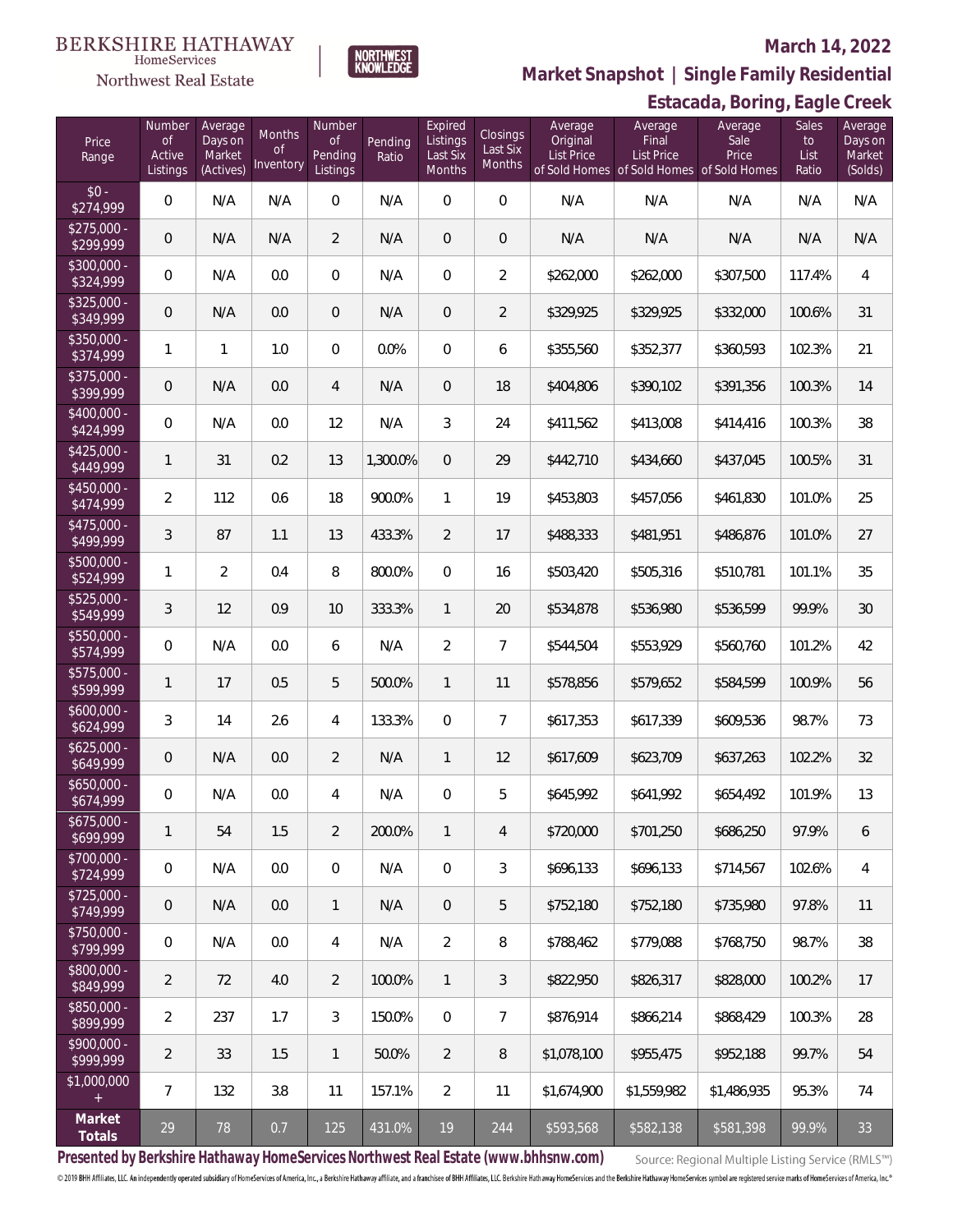#### **BERKSHIRE HATHAWAY** HomeServices

### Northwest Real Estate

### **March 14, 2022**



**Oregon City, Beavercreek Market Snapshot | Single Family Residential**

| Price<br>Range                                  | Number<br><b>of</b><br>Active<br>Listings | Average<br>Days on<br>Market<br>(Actives) | Months<br><b>of</b><br>Inventory | Number<br><b>of</b><br>Pending<br>Listings | Pending<br>Ratio | Expired<br>Listings<br>Last Six<br><b>Months</b> | Closings<br>Last Six<br>Months | Average<br>Original<br>List Price | Average<br>Final<br>List Price<br>of Sold Homes of Sold Homes of Sold Homes | Average<br>Sale<br>Price | Sales<br>to<br>List<br>Ratio | Average<br>Days on<br>Market<br>(Solds) |
|-------------------------------------------------|-------------------------------------------|-------------------------------------------|----------------------------------|--------------------------------------------|------------------|--------------------------------------------------|--------------------------------|-----------------------------------|-----------------------------------------------------------------------------|--------------------------|------------------------------|-----------------------------------------|
| $$0 -$<br>\$274,999                             | $\mathbf{0}$                              | N/A                                       | 0.0                              | $\overline{0}$                             | N/A              | $\Omega$                                         | 1                              | \$202,923                         | \$202,923                                                                   | \$202,923                | 100.0%                       | 29                                      |
| $$275,000 -$<br>\$299,999                       | $\overline{0}$                            | N/A                                       | 0.0                              | $\overline{0}$                             | N/A              | $\Omega$                                         | 5                              | \$284,789                         | \$279,789                                                                   | \$287,100                | 102.6%                       | 16                                      |
| \$300,000 -<br>\$324,999                        | $\overline{0}$                            | N/A                                       | 0.0                              | $\overline{0}$                             | N/A              | $\Omega$                                         | $\overline{2}$                 | \$346,900                         | \$319,950                                                                   | \$313,500                | 98.0%                        | 34                                      |
| \$325,000 -<br>\$349,999                        | $\overline{0}$                            | N/A                                       | 0.0                              | $\mathbf{1}$                               | N/A              | $\overline{0}$                                   | $\overline{4}$                 | \$386,734                         | \$361,734                                                                   | \$341,734                | 94.5%                        | 25                                      |
| $$350,000 -$<br>\$374,999                       | $\overline{0}$                            | N/A                                       | 0.0                              | $\overline{0}$                             | N/A              | $\overline{0}$                                   | 9                              | \$357,961                         | \$357,961                                                                   | \$361,989                | 101.1%                       | 13                                      |
| \$375,000 -<br>\$399,999                        | $\overline{0}$                            | N/A                                       | 0.0                              | 3                                          | N/A              | $\mathbf{1}$                                     | 10                             | \$378,308                         | \$378,308                                                                   | \$387,490                | 102.4%                       | 10                                      |
| \$400,000 -<br>\$424,999                        | $\mathbf{1}$                              | 305                                       | 0.3                              | 4                                          | 400.0%           | $\Omega$                                         | 23                             | \$394,789                         | \$394,311                                                                   | \$410,826                | 104.2%                       | 10                                      |
| $$425,000 -$<br>\$449,999                       | $\overline{0}$                            | N/A                                       | 0.0                              | $\overline{2}$                             | N/A              | $\mathbf{1}$                                     | 28                             | \$432,729                         | \$427,907                                                                   | \$436,136                | 101.9%                       | 21                                      |
| $$450,000 -$<br>\$474,999                       | $\mathbf{1}$                              | 3                                         | 0.3                              | 5                                          | 500.0%           | $\overline{2}$                                   | 21                             | \$446,019                         | \$445,829                                                                   | \$458,088                | 102.7%                       | 16                                      |
| $$475,000 -$<br>\$499,999                       | $\overline{2}$                            | 32                                        | 0.5                              | $\mathbf{1}$                               | 50.0%            | $\overline{2}$                                   | 26                             | \$477,354                         | \$475,238                                                                   | \$484,418                | 101.9%                       | $\mathcal{Q}$                           |
| \$500,000 -<br>\$524,999                        | $\overline{0}$                            | N/A                                       | 0.0                              | 4                                          | N/A              | $\Omega$                                         | 30                             | \$505,737                         | \$495,937                                                                   | \$508,683                | 102.6%                       | 18                                      |
| $$525,000 -$<br>\$549,999                       | $\mathfrak{Z}$                            | 5                                         | 0.4                              | $\overline{4}$                             | 133.3%           | $\Omega$                                         | 48                             | \$525,694                         | \$524,215                                                                   | \$535,469                | 102.1%                       | 11                                      |
| \$550,000 -<br>\$574,999                        | $\mathbf{1}$                              | 10                                        | 0.2                              | $\overline{7}$                             | 700.0%           | $\Omega$                                         | 29                             | \$551,334                         | \$546,470                                                                   | \$560,547                | 102.6%                       | 14                                      |
| $$575,000 -$<br>\$599,999                       | $\mathfrak{Z}$                            | 14                                        | 0.6                              | $\overline{2}$                             | 66.7%            | 5                                                | 30                             | \$582,847                         | \$573,127                                                                   | \$585,142                | 102.1%                       | 24                                      |
| $$600,000 -$<br>\$624,999                       | 0                                         | N/A                                       | 0.0                              | 0                                          | N/A              | $\mathbf{1}$                                     | 30                             | \$595,900                         | \$595,733                                                                   | \$609,133                | 102.2%                       | 12                                      |
| $$625,000 -$<br>\$649,999                       | $\mathbf{1}$                              | 21                                        | 0.2                              | 5                                          | 500.0%           | $\overline{0}$                                   | 25                             | \$638,540                         | \$634,776                                                                   | \$634,435                | 99.9%                        | 19                                      |
| $$650,000 -$<br>\$674,999                       | $\boldsymbol{0}$                          | N/A                                       | 0.0                              | 3                                          | N/A              | 0                                                | 10                             | \$648,300                         | \$645,790                                                                   | \$658,950                | 102.0%                       | 16                                      |
| $$675,000 -$<br>\$699,999                       | $\mathbf 0$                               | N/A                                       | 0.0                              | 8                                          | N/A              | 3                                                | 17                             | \$698,646                         | \$675,934                                                                   | \$683,129                | 101.1%                       | 17                                      |
| \$700,000 -<br>\$749,999                        | $\mathfrak{Z}$                            | 24                                        | 0.6                              | $7\overline{ }$                            | 233.3%           | $\mathfrak{Z}$                                   | 29                             | \$720,323                         | \$716,719                                                                   | \$725,278                | 101.2%                       | 39                                      |
| \$750,000 -<br>\$799,999                        | 5                                         | 25                                        | 3.3                              | $\overline{7}$                             | 140.0%           | 3                                                | 9                              | \$768,433                         | \$753,778                                                                   | \$772,889                | 102.5%                       | 18                                      |
| \$800,000 -<br>\$849,999                        | $\boldsymbol{0}$                          | N/A                                       | 0.0                              | 3                                          | N/A              | $\overline{0}$                                   | 11                             | \$867,773                         | \$815,745                                                                   | \$822,255                | 100.8%                       | 56                                      |
| \$850,000 -<br>\$899,999                        | $\mathbf 0$                               | N/A                                       | 0.0                              | $\overline{4}$                             | N/A              | $\mathbf{1}$                                     | 11                             | \$870,435                         | \$870,435                                                                   | \$871,100                | 100.1%                       | 20                                      |
| \$900,000 -<br>\$999,999                        | 5                                         | 117                                       | 1.4                              | 6                                          | 120.0%           | $\overline{2}$                                   | 21                             | \$949,786                         | \$931,443                                                                   | \$936,696                | 100.6%                       | 39                                      |
| \$1,000,000 -<br>\$1,499,999                    | 3                                         | 294                                       | 0.6                              | 12                                         | 400.0%           | 5                                                | 29                             | \$1,279,676                       | \$1,229,957                                                                 | \$1,209,968              | 98.4%                        | 51                                      |
| \$1,500,000<br>$\begin{array}{c} + \end{array}$ | $7\overline{ }$                           | 81                                        | 4.7                              | 0                                          | 0.0%             | $\overline{4}$                                   | 9                              | \$1,780,810                       | \$1,758,699                                                                 | \$1,732,254              | 98.5%                        | 30                                      |
| Market<br>Totals                                | 35                                        | $77\,$                                    | 0.4                              | 88                                         | 251.4%           | 33                                               | 467                            | \$642,260                         | \$632,567                                                                   | \$639,652                | 101.1%                       | 22                                      |

**Presented by Berkshire Hathaway HomeServices Northwest Real Estate (www.bhhsnw.com)**

Source: Regional Multiple Listing Service (RMLS™)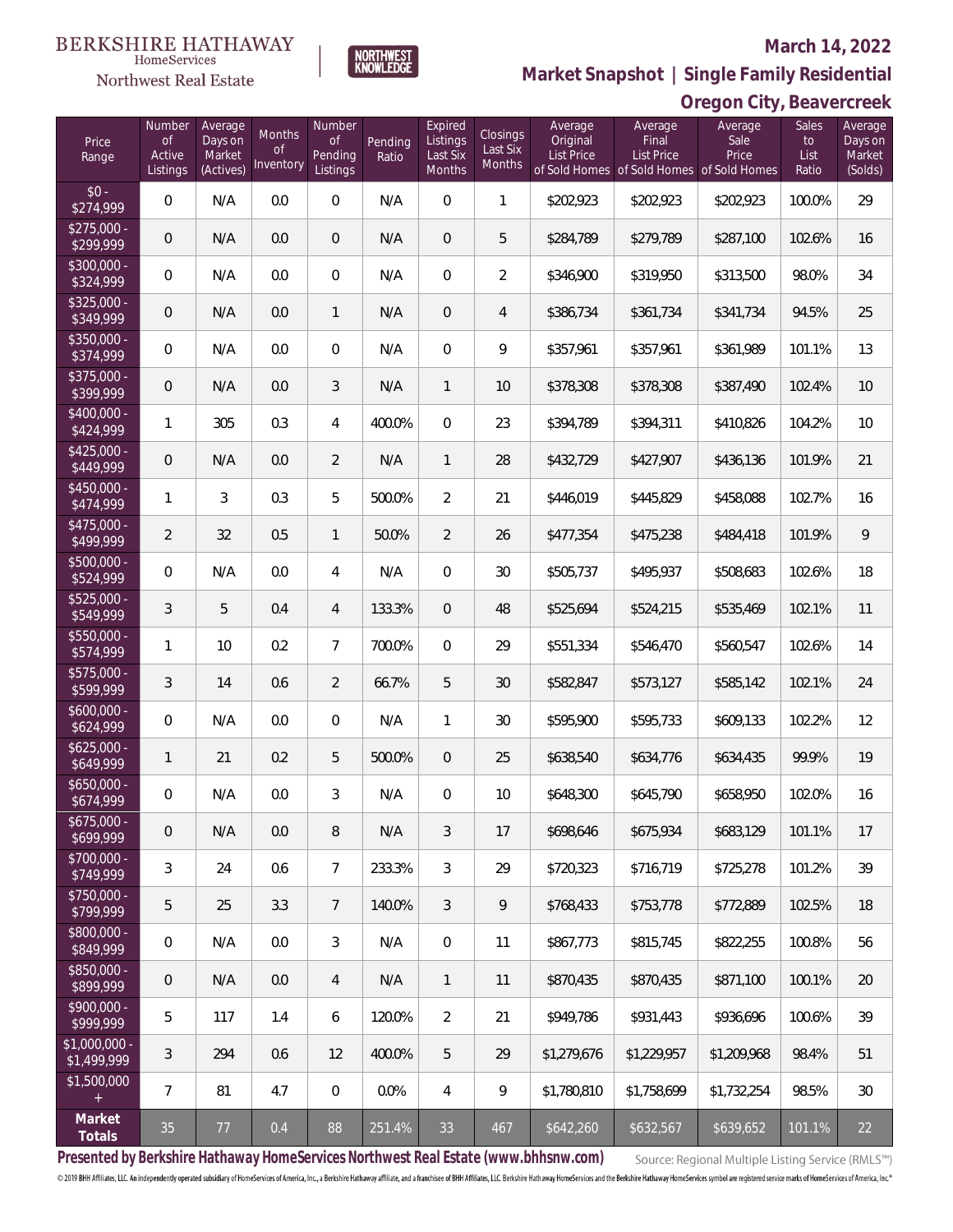### Northwest Real Estate

### **March 14, 2022**



### **Market Snapshot | Single Family Residential**

**Canby**

| Price<br>Range                       | Number<br><b>of</b><br>Active<br>Listings | Average<br>Days on<br>Market<br>(Actives) | <b>Months</b><br><b>of</b><br>Inventory | Number<br><b>of</b><br>Pending<br>Listings | Pending<br>Ratio | Expired<br>Listings<br>Last Six<br>Months | Closings<br>Last Six<br>Months | Average<br>Original<br>List Price | Average<br>Final<br><b>List Price</b><br>of Sold Homes of Sold Homes of Sold Homes | Average<br>Sale<br>Price | <b>Sales</b><br>to<br>List<br>Ratio | Average<br>Days on<br>Market<br>(Solds) |
|--------------------------------------|-------------------------------------------|-------------------------------------------|-----------------------------------------|--------------------------------------------|------------------|-------------------------------------------|--------------------------------|-----------------------------------|------------------------------------------------------------------------------------|--------------------------|-------------------------------------|-----------------------------------------|
| $$0 -$<br>\$274,999                  | $\overline{0}$                            | N/A                                       | N/A                                     | 1                                          | N/A              | $\Omega$                                  | $\overline{0}$                 | N/A                               | N/A                                                                                | N/A                      | N/A                                 | N/A                                     |
| $$275,000 -$<br>\$299,999            | $\overline{0}$                            | N/A                                       | N/A                                     | $\mathbf{0}$                               | N/A              | $\overline{0}$                            | $\overline{0}$                 | N/A                               | N/A                                                                                | N/A                      | N/A                                 | N/A                                     |
| \$300,000 -<br>\$324,999             | $\overline{0}$                            | N/A                                       | N/A                                     | $\overline{0}$                             | N/A              | $\Omega$                                  | $\overline{0}$                 | N/A                               | N/A                                                                                | N/A                      | N/A                                 | N/A                                     |
| \$325,000 -<br>\$349,999             | $\overline{0}$                            | N/A                                       | 0.0                                     | $\overline{2}$                             | N/A              | $\overline{0}$                            | 6                              | \$329,783                         | \$329,783                                                                          | \$335,833                | 101.8%                              | 5                                       |
| $$350,000 -$<br>\$374,999            | $\overline{0}$                            | N/A                                       | 0.0                                     | 3                                          | N/A              | $\Omega$                                  | 8                              | \$355,291                         | \$355,916                                                                          | \$360,916                | 101.4%                              | 10                                      |
| $$375,000 -$<br>\$399,999            | $\overline{0}$                            | N/A                                       | 0.0                                     | $\overline{0}$                             | N/A              | $\overline{0}$                            | 6                              | \$373,983                         | \$373,983                                                                          | \$378,333                | 101.2%                              | 11                                      |
| $$400,000 -$<br>\$424,999            | $\overline{0}$                            | N/A                                       | 0.0                                     | $\overline{2}$                             | N/A              | $\mathbf{1}$                              | 4                              | \$437,350                         | \$421,100                                                                          | \$404,250                | 96.0%                               | 38                                      |
| $$425,000 -$<br>\$449,999            | $\mathbf{1}$                              | $\overline{4}$                            | 0.6                                     | $\overline{2}$                             | 200.0%           | $\overline{0}$                            | 10                             | \$424,450                         | \$420,440                                                                          | \$435,465                | 103.6%                              | 13                                      |
| $$450,000 -$<br>\$474,999            | $\mathbf{1}$                              | 139                                       | 0.6                                     | $\overline{2}$                             | 200.0%           | $\Omega$                                  | 10                             | \$455,760                         | \$453,770                                                                          | \$459,200                | 101.2%                              | 20                                      |
| $$475,000 -$<br>\$499,999            | 0                                         | N/A                                       | 0.0                                     | $\overline{4}$                             | N/A              | $\mathbf{1}$                              | 6                              | \$498,300                         | \$483,133                                                                          | \$488,192                | 101.0%                              | 17                                      |
| \$500,000 -<br>\$524,999             | $\overline{0}$                            | N/A                                       | 0.0                                     | $\overline{0}$                             | N/A              | $\overline{0}$                            | 8                              | \$501,563                         | \$498,313                                                                          | \$506,813                | 101.7%                              | 12                                      |
| \$525,000 -<br>\$549,999             | $\overline{0}$                            | N/A                                       | 0.0                                     | 3                                          | N/A              | $\overline{2}$                            | 10                             | \$527,270                         | \$523,770                                                                          | \$536,250                | 102.4%                              | 8                                       |
| \$550,000 -<br>\$574,999             | $\overline{0}$                            | N/A                                       | 0.0                                     | 5                                          | N/A              | $\overline{0}$                            | 15                             | \$564,152                         | \$556,952                                                                          | \$564,192                | 101.3%                              | 25                                      |
| $$575,000 -$<br>\$599,999            | $\mathbf{1}$                              | 8                                         | 0.3                                     | $\overline{4}$                             | 400.0%           | $\mathbf{1}$                              | 21                             | \$582,619                         | \$581,218                                                                          | \$588,748                | 101.3%                              | 31                                      |
| $$600,000 -$<br>\$624,999            | 1                                         | 9                                         | 0.5                                     | 16                                         | 1,600.0%         | $\mathbf{0}$                              | 13                             | \$620,638                         | \$610,962                                                                          | \$611,855                | 100.1%                              | 21                                      |
| $$625,000 -$<br>\$649,999            | $\overline{2}$                            | 8                                         | 0.6                                     | 11                                         | 550.0%           | $\mathbf{1}$                              | 19                             | \$628,829                         | \$632,201                                                                          | \$637,338                | 100.8%                              | 24                                      |
| $$650,000 -$<br>\$674,999            | 0                                         | N/A                                       | 0.0                                     | 6                                          | N/A              | $\mathbf{0}$                              | 8                              | \$608,438                         | \$622,063                                                                          | \$654,735                | 105.3%                              | 45                                      |
| $\overline{$675,000}$ -<br>\$699,999 | $\mathbf{1}$                              | 14                                        | 1.0                                     | $\overline{4}$                             | 400.0%           | $\overline{0}$                            | 6                              | \$684,022                         | \$680,689                                                                          | \$682,373                | 100.2%                              | 19                                      |
| $$700,000 -$<br>\$749,999            | 6                                         | 100                                       | 2.8                                     | 8                                          | 133.3%           | $\mathbf 0$                               | 13                             | \$690,118                         | \$684,566                                                                          | \$716,336                | 104.6%                              | 45                                      |
| \$750,000 -<br>\$799,999             | $\overline{2}$                            | 14                                        | 6.0                                     | 3                                          | 150.0%           | $\overline{0}$                            | $\overline{2}$                 | \$824,950                         | \$799,950                                                                          | \$780,000                | 97.5%                               | 49                                      |
| \$800,000 -<br>\$849,999             | 1                                         | 31                                        | 3.0                                     | $\mathbf{1}$                               | 100.0%           | $\mathbf 0$                               | $\overline{2}$                 | \$864,500                         | \$864,500                                                                          | \$820,500                | 94.9%                               | 11                                      |
| \$850,000 -<br>\$899,999             | $\mathbf 0$                               | N/A                                       | 0.0                                     | $\mathbf{0}$                               | N/A              | $\mathbf{1}$                              | $\overline{4}$                 | \$842,225                         | \$842,225                                                                          | \$860,500                | 102.2%                              | 5                                       |
| \$900,000 -<br>\$949,999             | 0                                         | N/A                                       | N/A                                     | $\mathbf 0$                                | N/A              | $\mathbf 0$                               | $\mathbf 0$                    | N/A                               | N/A                                                                                | N/A                      | N/A                                 | N/A                                     |
| \$950,000 -<br>\$999,999             | $\mathbf 0$                               | N/A                                       | 0.0                                     | $\mathbf{0}$                               | N/A              | $\overline{0}$                            | $\overline{2}$                 | \$1,045,000                       | \$982,375                                                                          | \$957,500                | 97.5%                               | 65                                      |
| \$1,000,000<br>$+$                   | $\,0\,$                                   | N/A                                       | 0.0                                     | $\mathbf{1}$                               | N/A              | $\mathbf 0$                               | 4                              | \$1,193,250                       | \$1,139,500                                                                        | \$1,152,500              | 101.1%                              | 34                                      |
| Market<br>Totals                     | 16                                        | 53                                        | 0.5                                     | 78                                         | 487.5%           | $\overline{7}$                            | 177                            | \$577,168                         | \$572,396                                                                          | \$580,705                | 101.5%                              | 23                                      |

**Presented by Berkshire Hathaway HomeServices Northwest Real Estate (www.bhhsnw.com)**

Source: Regional Multiple Listing Service (RMLS™)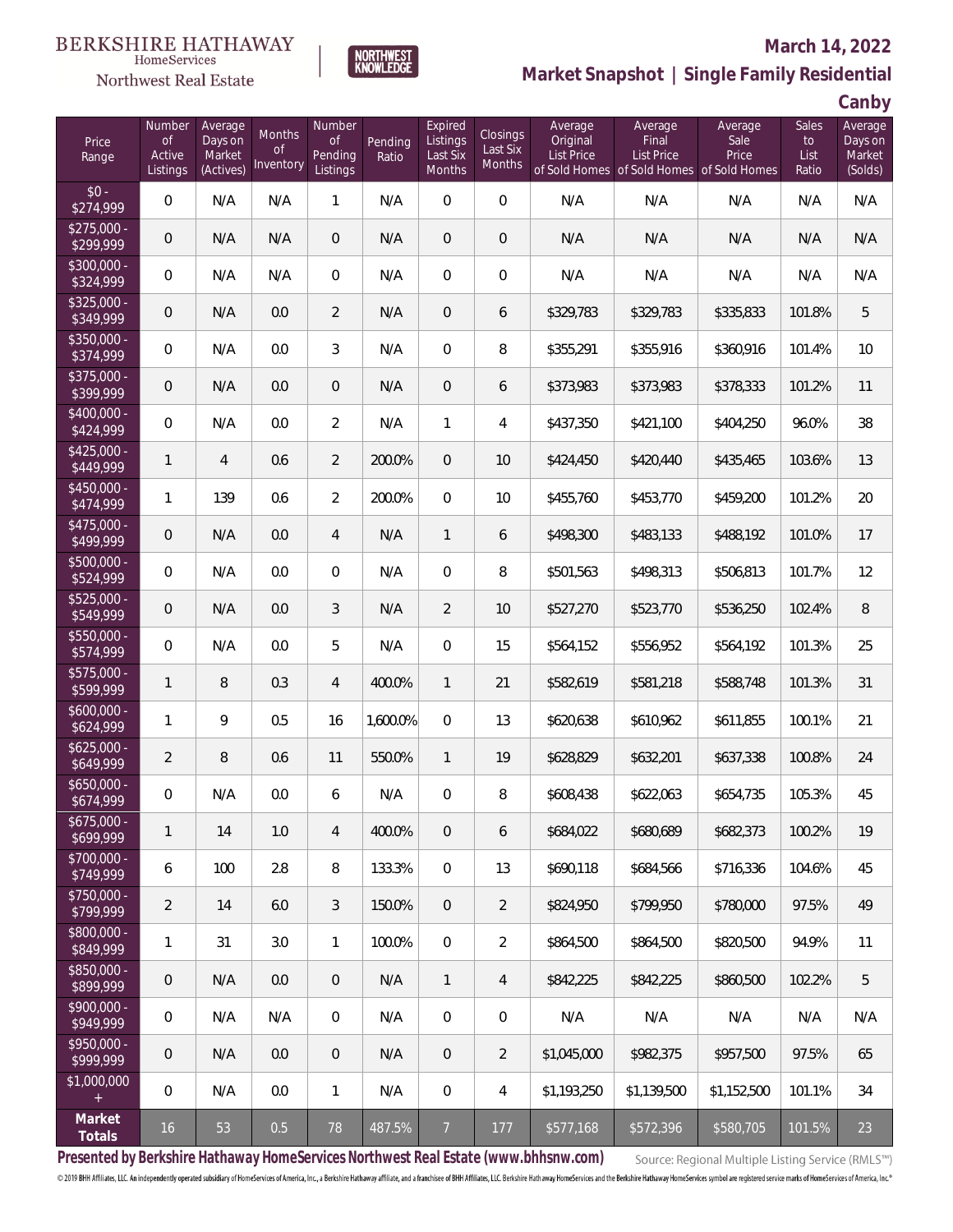### Northwest Real Estate

### **March 14, 2022**



**Molalla, Mulino, Colton Market Snapshot | Single Family Residential**

| Price<br>Range            | Number<br><b>of</b><br>Active<br>Listings | Average<br>Days on<br>Market<br>(Actives) | Months<br>Οf<br>Inventory | Number<br>Οf<br>Pending<br>Listings | Pending<br>Ratio | Expired<br>Listings<br>Last Six<br>Months | <b>Closings</b><br>Last Six<br><b>Months</b> | Average<br>Original<br><b>List Price</b> | Average<br>Final<br><b>List Price</b><br>of Sold Homes of Sold Homes of Sold Homes | Average<br>Sale<br>Price | <b>Sales</b><br>to<br>List<br>Ratio | Average<br>Days on<br>Market<br>(Solds) |
|---------------------------|-------------------------------------------|-------------------------------------------|---------------------------|-------------------------------------|------------------|-------------------------------------------|----------------------------------------------|------------------------------------------|------------------------------------------------------------------------------------|--------------------------|-------------------------------------|-----------------------------------------|
| $$0 -$<br>\$249,999       | $\mathbf{0}$                              | N/A                                       | 0.0                       | $\mathbf{1}$                        | N/A              | $\overline{0}$                            | 3                                            | \$234,333                                | \$229,000                                                                          | \$198,333                | 86.6%                               | 29                                      |
| $$250.000 -$<br>\$274,999 | 0                                         | N/A                                       | 0.0                       | $\overline{0}$                      | N/A              | $\mathbf{0}$                              | $\overline{2}$                               | \$324,000                                | \$270,000                                                                          | \$261,500                | 96.9%                               | 72                                      |
| $$275.000 -$<br>\$299,999 | $\mathbf 0$                               | N/A                                       | 0.0                       | $\mathbf{0}$                        | N/A              | $\Omega$                                  | 3                                            | \$276,333                                | \$273,000                                                                          | \$289,667                | 106.1%                              | 6                                       |
| $$300,000 -$<br>\$324,999 | 0                                         | N/A                                       | 0.0                       | $\mathbf{1}$                        | N/A              | $\overline{0}$                            | 4                                            | \$351,500                                | \$296,750                                                                          | \$313,000                | 105.5%                              | 52                                      |
| $$325,000 -$<br>\$349,999 | 1                                         | 6                                         | 0.5                       | $\mathbf{0}$                        | 0.0%             | $\overline{0}$                            | 13                                           | \$335,250                                | \$332,831                                                                          | \$337,492                | 101.4%                              | 17                                      |
| $$350,000 -$<br>\$374,999 | 0                                         | N/A                                       | 0.0                       | $\overline{2}$                      | N/A              | $\overline{0}$                            | $\, 8$                                       | \$357,950                                | \$357,025                                                                          | \$361,475                | 101.2%                              | 19                                      |
| \$375,000 -<br>\$399,999  | 2                                         | 82                                        | 1.0                       | $\mathbf{1}$                        | 50.0%            | $\overline{0}$                            | 12                                           | \$386,650                                | \$383,975                                                                          | \$385,950                | 100.5%                              | 23                                      |
| \$400,000 -<br>\$424,999  | $\overline{2}$                            | 34                                        | 0.6                       | 3                                   | 150.0%           | $\overline{0}$                            | 20                                           | \$413,984                                | \$403,914                                                                          | \$406,745                | 100.7%                              | 23                                      |
| $$425,000 -$<br>\$449,999 | $\mathbf{0}$                              | N/A                                       | 0.0                       | $\mathbf{1}$                        | N/A              | $\overline{0}$                            | 15                                           | \$442,593                                | \$428,693                                                                          | \$432,037                | 100.8%                              | 19                                      |
| \$450,000 -<br>\$474,999  | $\overline{0}$                            | N/A                                       | 0.0                       | $\mathbf{1}$                        | N/A              | $\overline{0}$                            | $7\overline{ }$                              | \$452,671                                | \$449,929                                                                          | \$459,386                | 102.1%                              | 19                                      |
| \$475,000 -<br>\$499,999  | $\overline{0}$                            | N/A                                       | 0.0                       | $\mathbf{0}$                        | N/A              | $\mathbf{1}$                              | 16                                           | \$489,725                                | \$483,469                                                                          | \$488,551                | 101.1%                              | 10                                      |
| $$500,000 -$<br>\$524,999 | $\mathbf{1}$                              | 5                                         | 0.5                       | $\overline{2}$                      | 200.0%           | $\mathbf{0}$                              | 11                                           | \$502,636                                | \$501,263                                                                          | \$506,454                | 101.0%                              | $\overline{7}$                          |
| $$525,000 -$<br>\$549,999 | 1                                         | 4                                         | 0.9                       | 3                                   | 300.0%           | $\Omega$                                  | $\overline{7}$                               | \$522,043                                | \$518,614                                                                          | \$530,357                | 102.3%                              | 15                                      |
| \$550,000 -<br>\$574,999  | $\sqrt{2}$                                | N/A                                       | 0.0                       | $\overline{0}$                      | N/A              | $\overline{0}$                            | 5                                            | \$544,560                                | \$539,758                                                                          | \$555,800                | 103.0%                              | 21                                      |
| \$575,000 -<br>\$599,999  | 1                                         | 12                                        | 6.0                       | $\mathbf{1}$                        | 100.0%           | $\overline{0}$                            | $\mathbf{1}$                                 | \$575,000                                | \$575,000                                                                          | \$575,000                | 100.0%                              | 53                                      |
| $$600,000 -$<br>\$624,999 | $\mathbf{1}$                              | 2                                         | 1.5                       | $\mathbf 0$                         | 0.0%             | $\overline{0}$                            | 4                                            | \$599,725                                | \$599,725                                                                          | \$602,500                | 100.5%                              | 25                                      |
| $$625,000 -$<br>\$649,999 | 0                                         | N/A                                       | 0.0                       | 0                                   | N/A              | $\mathbf{1}$                              | 8                                            | \$625,725                                | \$622,600                                                                          | \$640,450                | 102.9%                              | 11                                      |
| $$650,000 -$<br>\$674,999 | $\theta$                                  | N/A                                       | 0.0                       | $\overline{2}$                      | N/A              | $\mathbf 0$                               | 8                                            | \$678,375                                | \$647,625                                                                          | \$654,250                | 101.0%                              | 36                                      |
| $$675,000 -$<br>\$699,999 | 1                                         | 11                                        | 3.0                       | $\mathbf{1}$                        | 100.0%           | $\mathbf{1}$                              | $\overline{2}$                               | \$812,000                                | \$697,000                                                                          | \$698,000                | 100.1%                              | 61                                      |
| $$700,000 -$<br>\$749,999 | 3                                         | 37                                        | 3.0                       | $\mathbf{1}$                        | 33.3%            | $\mathbf{1}$                              | 6                                            | \$716,633                                | \$723,300                                                                          | \$721,650                | 99.8%                               | 24                                      |
| \$750,000 -<br>\$799,999  | $\mathbf 0$                               | N/A                                       | 0.0                       | $\mathbf{1}$                        | N/A              | $\mathbf 0$                               | 5                                            | \$811,160                                | \$787,200                                                                          | \$777,400                | 98.8%                               | 26                                      |
| \$800,000 -<br>\$849,999  | $\mathbf 0$                               | N/A                                       | 0.0                       | 0                                   | N/A              | $\overline{2}$                            | 5                                            | \$844,560                                | \$827,760                                                                          | \$823,000                | 99.4%                               | 42                                      |
| \$850,000 -<br>\$899,999  | 1                                         | 75                                        | 1.0                       | $\mathbf{1}$                        | 100.0%           | $\mathbf 0$                               | 6                                            | \$935,633                                | \$888,283                                                                          | \$862,750                | 97.1%                               | 59                                      |
| \$900,000 -<br>\$999,999  | 1                                         | 53                                        | 1.2                       | $\overline{2}$                      | 200.0%           | $\mathbf{1}$                              | 5                                            | \$1,008,000                              | \$978,000                                                                          | \$949,000                | 97.0%                               | 39                                      |
| \$1,000,000<br>$+$        | 4                                         | 109                                       | 4.8                       | 5                                   | 125.0%           | $\overline{4}$                            | 5                                            | \$1,194,000                              | \$1,153,000                                                                        | \$1,150,240              | 99.8%                               | 37                                      |
| Market<br>Totals          | 19                                        | 50                                        | 0.6                       | 29                                  | 152.6%           | 11                                        | 181                                          | \$538,727                                | \$525,908                                                                          | \$528,195                | 100.4%                              | 24                                      |

**Presented by Berkshire Hathaway HomeServices Northwest Real Estate (www.bhhsnw.com)**

Source: Regional Multiple Listing Service (RMLS™)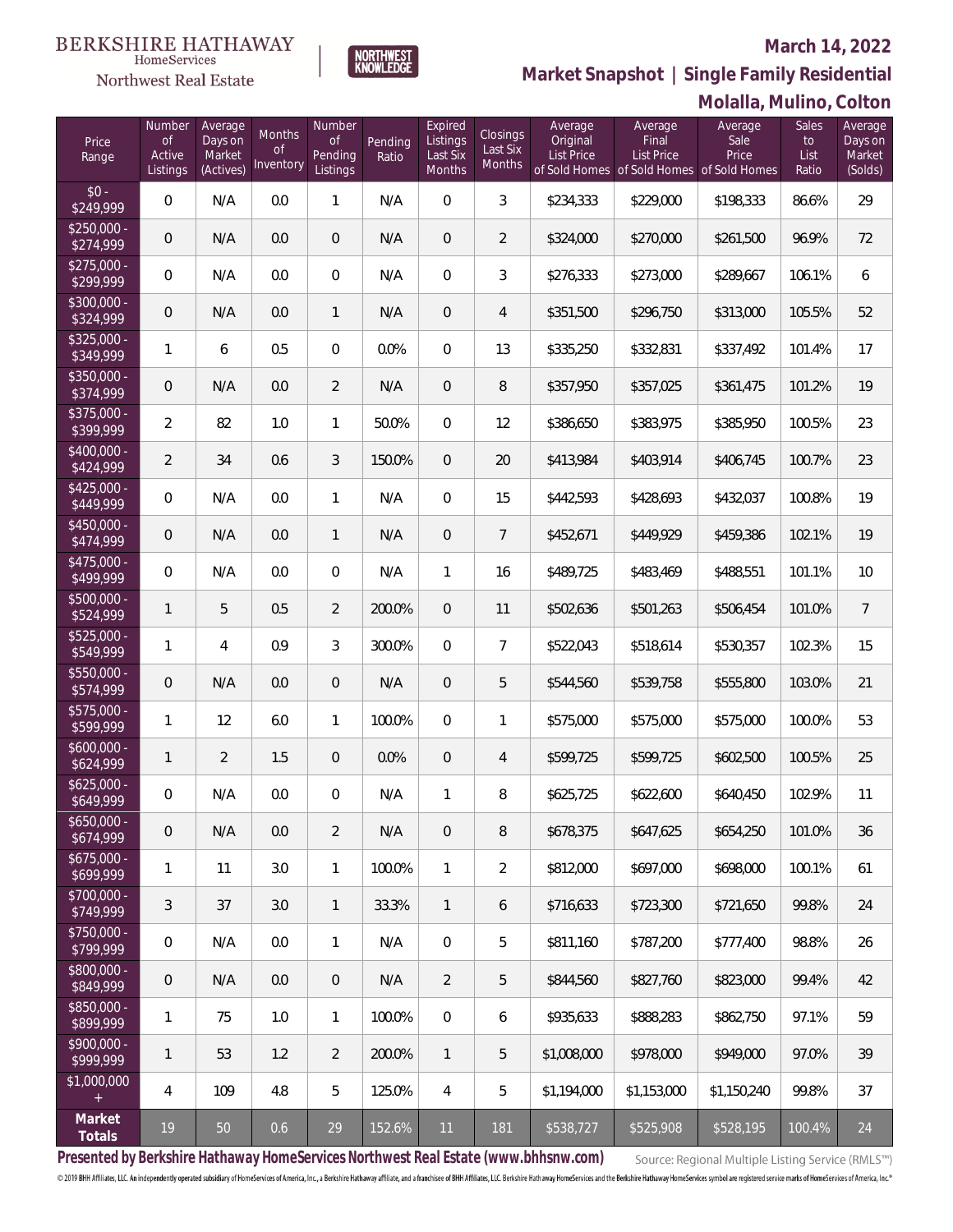### Northwest Real Estate

#### **March 14, 2022**



**NORTHWEST**<br>KNOWLEDGE

### **Lake Oswego**

| Price<br>Range                                  | Number<br><b>of</b><br>Active<br>Listings | Average<br>Days on<br>Market<br>(Actives) | <b>Months</b><br>0f<br>Inventory | Number<br><b>of</b><br>Pending<br>Listings | Pending<br>Ratio | Expired<br>Listings<br>Last Six<br>Months | Closings<br>Last Six<br>Months | Average<br>Original<br>List Price | Average<br>Final<br>List Price<br>of Sold Homes of Sold Homes of Sold Homes | Average<br>Sale<br>Price | Sales<br>to<br>List<br>Ratio | Average<br>Days on<br>Market<br>(Solds) |
|-------------------------------------------------|-------------------------------------------|-------------------------------------------|----------------------------------|--------------------------------------------|------------------|-------------------------------------------|--------------------------------|-----------------------------------|-----------------------------------------------------------------------------|--------------------------|------------------------------|-----------------------------------------|
| $$0 -$<br>\$424,999                             | $\overline{0}$                            | N/A                                       | 0.0                              | 1                                          | N/A              | $\Omega$                                  | $\overline{4}$                 | \$409,750                         | \$404,750                                                                   | \$404,750                | 100.0%                       | 6                                       |
| $$425,000 -$<br>\$449,999                       | $\overline{0}$                            | N/A                                       | 0.0                              | $\overline{0}$                             | N/A              | $\overline{0}$                            | $\mathbf{1}$                   | \$415,000                         | \$415,000                                                                   | \$445,000                | 107.2%                       | $\overline{2}$                          |
| $$450,000 -$<br>\$474,999                       | 0                                         | N/A                                       | 0.0                              | $\overline{0}$                             | N/A              | $\overline{0}$                            | 3                              | \$448,300                         | \$444,967                                                                   | \$457,852                | 102.9%                       | 9                                       |
| $$475,000 -$<br>\$499,999                       | $\overline{0}$                            | N/A                                       | N/A                              | $\overline{0}$                             | N/A              | $\overline{0}$                            | $\overline{0}$                 | N/A                               | N/A                                                                         | N/A                      | N/A                          | N/A                                     |
| $$500,000 -$<br>\$524,999                       | $\overline{0}$                            | N/A                                       | 0.0                              | $\overline{0}$                             | N/A              | $\overline{0}$                            | 5                              | \$500,940                         | \$500,940                                                                   | \$507,400                | 101.3%                       | 19                                      |
| $$525,000 -$<br>\$549,999                       | $\mathbf 0$                               | N/A                                       | 0.0                              | $\overline{0}$                             | N/A              | $\overline{0}$                            | 9                              | \$537,778                         | \$529,556                                                                   | \$535,578                | 101.1%                       | 24                                      |
| $$550,000 -$<br>\$574,999                       | 0                                         | N/A                                       | 0.0                              | 3                                          | N/A              | $\overline{0}$                            | 3                              | \$588,333                         | \$554,667                                                                   | \$558,333                | 100.7%                       | 39                                      |
| $$575,000 -$<br>\$599,999                       | $\mathbf 0$                               | N/A                                       | 0.0                              | $\overline{2}$                             | N/A              | $\overline{0}$                            | 8                              | \$563,981                         | \$562,219                                                                   | \$588,263                | 104.6%                       | 12                                      |
| $$600,000 -$<br>\$624,999                       | 0                                         | N/A                                       | 0.0                              | $\overline{0}$                             | N/A              | 1                                         | 11                             | \$613,391                         | \$604,755                                                                   | \$610,775                | 101.0%                       | 29                                      |
| $$625,000 -$<br>\$649,999                       | $\overline{0}$                            | N/A                                       | 0.0                              | $\mathbf{1}$                               | N/A              | 0                                         | $\overline{7}$                 | \$634,686                         | \$634,686                                                                   | \$640,301                | 100.9%                       | 18                                      |
| $$650,000 -$<br>\$699,999                       | 3                                         | 16                                        | 0.9                              | $\overline{3}$                             | 100.0%           | 5                                         | 20                             | \$665,877                         | \$654,377                                                                   | \$669,546                | 102.3%                       | 16                                      |
| \$700,000 -<br>\$749,999                        | $\overline{0}$                            | N/A                                       | 0.0                              | 3                                          | N/A              | $\overline{0}$                            | 18                             | \$722,556                         | \$708,978                                                                   | \$715,890                | 101.0%                       | 17                                      |
| \$750,000 -<br>\$799,999                        | $\mathbf{1}$                              | 11                                        | 0.4                              | $\overline{2}$                             | 200.0%           | 1                                         | 14                             | \$756,639                         | \$754,068                                                                   | \$775,421                | 102.8%                       | 19                                      |
| \$800,000 -<br>\$849,999                        | $\overline{2}$                            | 10                                        | 0.7                              | 3                                          | 150.0%           | $\overline{0}$                            | 18                             | \$795,217                         | \$795,772                                                                   | \$825,639                | 103.8%                       | 8                                       |
| \$850,000 -<br>\$899,999                        | 0                                         | N/A                                       | 0.0                              | $\overline{4}$                             | N/A              | $\overline{2}$                            | 19                             | \$849,489                         | \$844,226                                                                   | \$871,663                | 103.2%                       | 19                                      |
| \$900,000 -<br>\$999,999                        | $\mathbf{1}$                              | $\overline{4}$                            | 0.2                              | 6                                          | 600.0%           | $\overline{2}$                            | 25                             | \$909,504                         | \$904,940                                                                   | \$946,284                | 104.6%                       | 13                                      |
| \$1,000,000 -<br>\$1,099,999                    | 0                                         | N/A                                       | 0.0                              | $\overline{2}$                             | N/A              | $\overline{2}$                            | 23                             | \$1,074,743                       | \$1,033,720                                                                 | \$1,044,562              | 101.0%                       | 52                                      |
| $$1,100,000$ -<br>\$1,199,999                   | 3                                         | 13                                        | 1.0                              | 3                                          | 100.0%           | $\mathbf{1}$                              | 18                             | \$1,052,469                       | \$1,062,136                                                                 | \$1,135,979              | 107.0%                       | 13                                      |
| $$1,200,000 -$<br>\$1,299,999                   | $\overline{2}$                            | $\overline{4}$                            | 0.6                              | $\overline{4}$                             | 200.0%           | $\overline{2}$                            | 19                             | \$1,246,884                       | \$1,238,463                                                                 | \$1,248,386              | 100.8%                       | 12                                      |
| \$1,300,000 -<br>\$1,399,999                    | 3                                         | $\overline{4}$                            | 1.6                              | $\mathbf{1}$                               | 33.3%            | $\overline{0}$                            | 11                             | \$1,361,818                       | \$1,299,727                                                                 | \$1,347,973              | 103.7%                       | 36                                      |
| \$1,400,000 -<br>\$1,499,999                    | $\mathbf{1}$                              | $\overline{0}$                            | 0.4                              | $\overline{2}$                             | 200.0%           | $\mathbf{1}$                              | 16                             | \$1,493,951                       | \$1,414,457                                                                 | \$1,430,737              | 101.2%                       | 30                                      |
| \$1,500,000 -<br>\$1,749,999                    | $\mathfrak{Z}$                            | 84                                        | 0.8                              | $\overline{2}$                             | 66.7%            | 3                                         | 23                             | \$1,619,750                       | \$1,590,706                                                                 | \$1,606,366              | 101.0%                       | 21                                      |
| $$1,750,000 -$<br>\$1,999,999                   | 3                                         | 41                                        | 1.1                              | 1                                          | 33.3%            | $\mathbf 0$                               | 17                             | \$1,910,765                       | \$1,843,706                                                                 | \$1,855,914              | 100.7%                       | 38                                      |
| \$2,000,000 -<br>\$2,499,999                    | 4                                         | 102                                       | 1.8                              | $\overline{4}$                             | 100.0%           | $\overline{2}$                            | 13                             | \$2,420,992                       | \$2,364,454                                                                 | \$2,291,692              | 96.9%                        | 53                                      |
| \$2,500,000<br>$\begin{array}{c} + \end{array}$ | 11                                        | 142                                       | 2.4                              | $7\overline{ }$                            | 63.6%            | 5                                         | 27                             | \$3,854,815                       | \$3,781,630                                                                 | \$3,563,741              | 94.2%                        | 56                                      |
| Market<br>Totals                                | $37\,$                                    | 67                                        | 0.7                              | 54                                         | 145.9%           | $27\,$                                    | 332                            | \$1,294,719                       | \$1,269,321                                                                 | \$1,268,105              | 99.9%                        | 26                                      |

**Presented by Berkshire Hathaway HomeServices Northwest Real Estate (www.bhhsnw.com)**

Source: Regional Multiple Listing Service (RMLS™)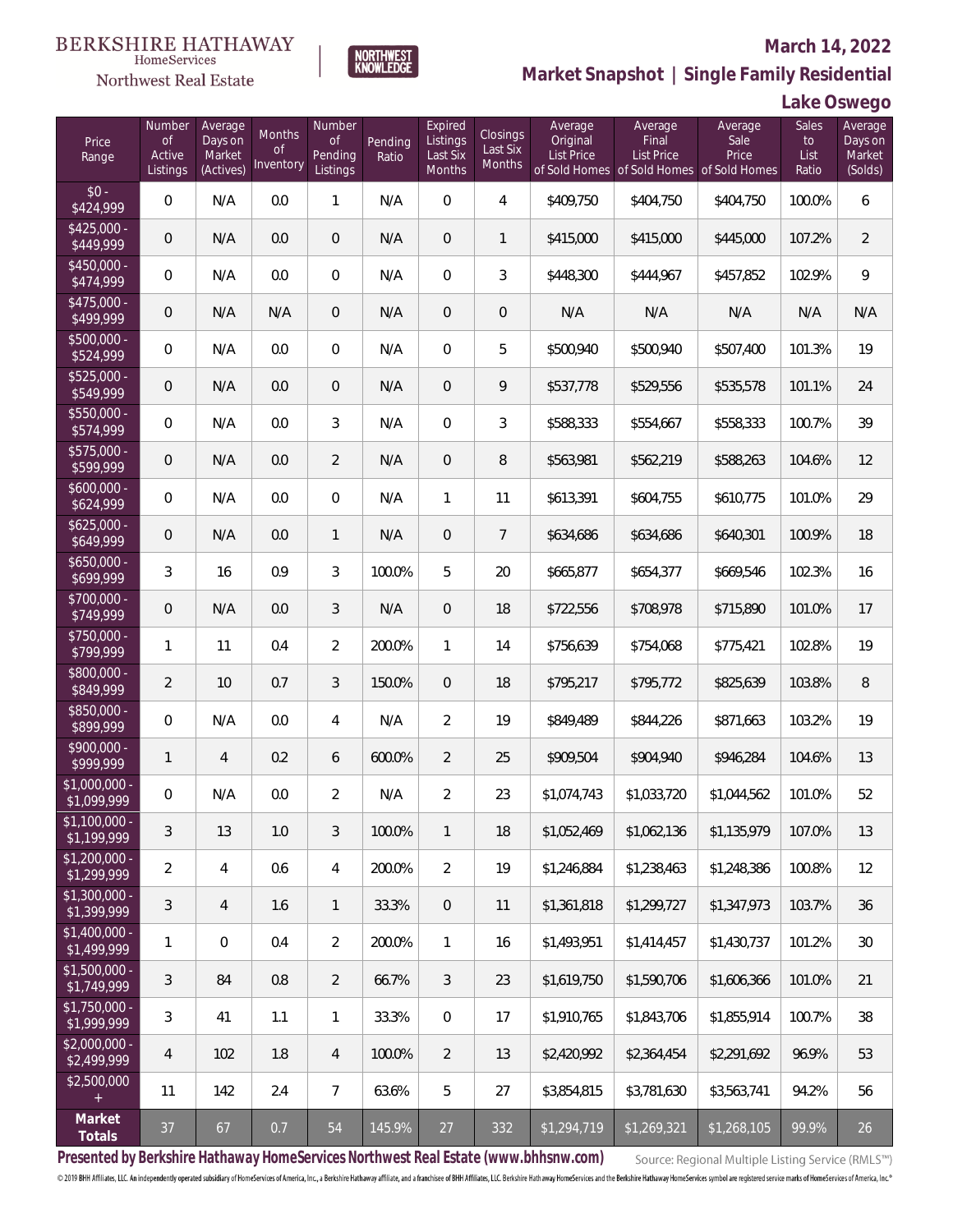### Northwest Real Estate

#### **March 14, 2022**



### **Market Snapshot | Single Family Residential**

**West Linn**

| Price<br>Range                | Number<br><b>of</b><br>Active<br>Listings | Average<br>Days on<br>Market<br>(Actives) | Months<br><b>of</b><br>Inventory | Number<br><b>of</b><br>Pending<br>Listings | Pending<br>Ratio | Expired<br>Listings<br>Last Six<br>Months | Closings<br>Last Six<br><b>Months</b> | Average<br>Original<br>List Price | Average<br>Final<br>List Price | Average<br>Sale<br>Price<br>of Sold Homes of Sold Homes of Sold Homes | Sales<br>to<br>List<br>Ratio | Average<br>Days on<br>Market<br>(Solds) |
|-------------------------------|-------------------------------------------|-------------------------------------------|----------------------------------|--------------------------------------------|------------------|-------------------------------------------|---------------------------------------|-----------------------------------|--------------------------------|-----------------------------------------------------------------------|------------------------------|-----------------------------------------|
| $$0 -$<br>\$349,999           | $\overline{0}$                            | N/A                                       | 0.0                              | $\overline{0}$                             | N/A              | $\overline{0}$                            | $\mathbf{1}$                          | \$369,900                         | \$359,900                      | \$314,000                                                             | 87.2%                        | 69                                      |
| \$350,000 -<br>\$374,999      | $\boldsymbol{0}$                          | N/A                                       | 0.0                              | $\overline{0}$                             | N/A              | $\overline{0}$                            | $\mathbf{1}$                          | \$345,000                         | \$345,000                      | \$352,500                                                             | 102.2%                       | $\, 8$                                  |
| $$375,000 -$<br>\$399,999     | $\mathbf{1}$                              | 5                                         | 6.0                              | $\overline{0}$                             | 0.0%             | $\overline{0}$                            | $\mathbf{1}$                          | \$390,000                         | \$390,000                      | \$390,000                                                             | 100.0%                       | $\overline{4}$                          |
| $$400,000 -$<br>\$424,999     | $\mathbf 0$                               | N/A                                       | 0.0                              | $\mathbf{1}$                               | N/A              | 0                                         | $7\overline{ }$                       | \$432,829                         | \$415,243                      | \$412,929                                                             | 99.4%                        | 15                                      |
| $$425,000 -$<br>\$449,999     | $\overline{0}$                            | N/A                                       | 0.0                              | $\mathbf{1}$                               | N/A              | $\overline{0}$                            | 5                                     | \$444,960                         | \$432,380                      | \$434,400                                                             | 100.5%                       | 12                                      |
| $$450,000 -$<br>\$474,999     | $\mathbf 0$                               | N/A                                       | 0.0                              | $\overline{0}$                             | N/A              | $\mathbf{1}$                              | 11                                    | \$456,354                         | \$451,409                      | \$460,620                                                             | 102.0%                       | 16                                      |
| $$475,000 -$<br>\$499,999     | 1                                         | 5                                         | 1.5                              | $\mathbf{1}$                               | 100.0%           | $\mathbf 0$                               | 4                                     | \$492,988                         | \$492,988                      | \$490,125                                                             | 99.4%                        | 21                                      |
| $$500,000 -$<br>\$524,999     | $\overline{0}$                            | N/A                                       | 0.0                              | $\overline{0}$                             | N/A              | $\overline{0}$                            | 5                                     | \$479,940                         | \$479,940                      | \$506,900                                                             | 105.6%                       | 28                                      |
| $$525,000 -$<br>\$549,999     | 1                                         | 5                                         | 0.5                              | $\overline{0}$                             | 0.0%             | $\overline{2}$                            | 11                                    | \$532,891                         | \$532,891                      | \$533,264                                                             | 100.1%                       | 14                                      |
| \$550,000 -<br>\$574,999      | $\mathbf 0$                               | N/A                                       | 0.0                              | $\overline{2}$                             | N/A              | 1                                         | 8                                     | \$551,000                         | \$549,750                      | \$560,238                                                             | 101.9%                       | 10                                      |
| $$575,000 -$<br>\$599,999     | $\mathbf 0$                               | N/A                                       | 0.0                              | 5                                          | N/A              | $\mathbf 0$                               | $\overline{7}$                        | \$568,550                         | \$568,550                      | \$588,246                                                             | 103.5%                       | $\overline{7}$                          |
| $$600,000 -$<br>\$624,999     | $\mathbf 0$                               | N/A                                       | 0.0                              | $\mathbf{1}$                               | N/A              | $\overline{0}$                            | 6                                     | \$601,333                         | \$597,333                      | \$609,417                                                             | 102.0%                       | 17                                      |
| $$625,000 -$<br>\$649,999     | $\overline{2}$                            | 15                                        | 1.1                              | 3                                          | 150.0%           | $\mathbf{1}$                              | 11                                    | \$650,900                         | \$635,436                      | \$637,636                                                             | 100.3%                       | 30 <sup>°</sup>                         |
| $$650,000 -$<br>\$674,999     | $\mathbf 0$                               | N/A                                       | 0.0                              | $\overline{2}$                             | N/A              | $\overline{0}$                            | 12                                    | \$668,117                         | \$650,608                      | \$657,392                                                             | 101.0%                       | 29                                      |
| $$675,000 -$<br>\$699,999     | $\overline{0}$                            | N/A                                       | 0.0                              | 3                                          | N/A              | $\overline{2}$                            | 10                                    | \$682,845                         | \$677,885                      | \$688,300                                                             | 101.5%                       | 18                                      |
| \$700,000 -<br>\$724,999      | $\mathbf 0$                               | N/A                                       | 0.0                              | $\mathbf{1}$                               | N/A              | $\overline{0}$                            | 5                                     | \$700,960                         | \$703,980                      | \$714,100                                                             | 101.4%                       | 18                                      |
| $$725,000 -$<br>\$749,999     | $\overline{0}$                            | N/A                                       | 0.0                              | 3                                          | N/A              | $\overline{0}$                            | 8                                     | \$725,213                         | \$706,650                      | \$740,925                                                             | 104.9%                       | 23                                      |
| \$750,000 -<br>\$799,999      | $\mathbf{1}$                              | 10                                        | 0.4                              | 3                                          | 300.0%           | $\overline{2}$                            | 15                                    | \$761,007                         | \$757,007                      | \$767,627                                                             | 101.4%                       | 13                                      |
| \$800,000 -<br>\$849,999      | 0                                         | N/A                                       | 0.0                              | $\mathbf{1}$                               | N/A              | $\boldsymbol{0}$                          | 13                                    | \$796,546                         | \$793,454                      | \$816,392                                                             | 102.9%                       | 12                                      |
| \$850,000 -<br>\$899,999      | $\mathbf{1}$                              | $\overline{4}$                            | 0.3                              | $\, 8$                                     | 800.0%           | $\overline{0}$                            | 24                                    | \$842,190                         | \$845,606                      | \$876,063                                                             | 103.6%                       | 20                                      |
| \$900,000 -<br>\$999,999      | 0                                         | N/A                                       | 0.0                              | 18                                         | N/A              | $\overline{2}$                            | 22                                    | \$921,461                         | \$925,056                      | \$946,761                                                             | 102.3%                       | 41                                      |
| $$1,000,000$ -<br>\$1,249,999 | $\mathbf{1}$                              | 72                                        | 0.2                              | 16                                         | 1,600.0%         | $\mathbf{1}$                              | 28                                    | \$1,116,026                       | \$1,094,027                    | \$1,104,892                                                           | 101.0%                       | 28                                      |
| $$1,250,000$ -<br>\$1,499,999 | $\overline{2}$                            | 14                                        | 1.2                              | 5                                          | 250.0%           | $\mathbf 0$                               | 10                                    | \$1,338,690                       | \$1,310,890                    | \$1,328,077                                                           | 101.3%                       | 45                                      |
| $$1,500,000 -$<br>\$1,999,999 | 3                                         | 39                                        | 2.6                              | 3                                          | 100.0%           | $\mathbf{1}$                              | $\overline{7}$                        | \$1,649,141                       | \$1,620,429                    | \$1,658,429                                                           | 102.3%                       | 42                                      |
| \$2,000,000<br>$+$            | 10                                        | 110                                       | $6.0\,$                          | $\overline{2}$                             | 20.0%            | 3                                         | 10                                    | \$3,118,400                       | \$2,915,900                    | \$2,840,835                                                           | 97.4%                        | 69                                      |
| Market<br>Totals              | $23\,$                                    | 60                                        | 0.6                              | 79                                         | 343.5%           | 16                                        | 242                                   | \$886,527                         | \$870,383                      | \$881,419                                                             | 101.3%                       | 25                                      |

**Presented by Berkshire Hathaway HomeServices Northwest Real Estate (www.bhhsnw.com)**

Source: Regional Multiple Listing Service (RMLS™)